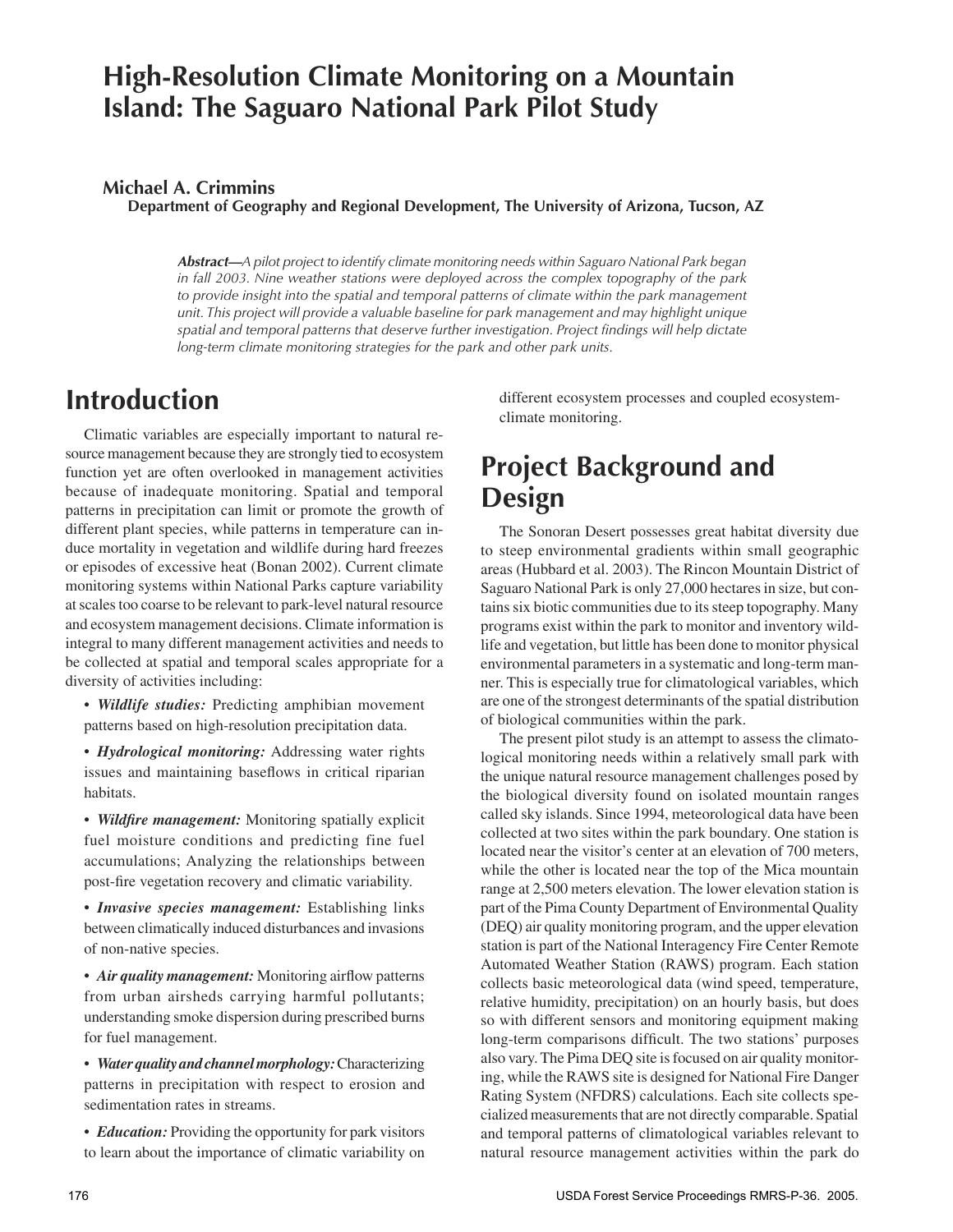exist, but cannot be resolved by the current configuration of meteorological stations within the park.

Nine meteorological stations have been deployed throughout Saguaro National Park-RMD to assess the representativeness of current climate data collection strategies and to explore new ways of integrating climate information into natural resource management decision making. Figure 1 shows the location of meteorological stations within the park deployed for the pilot study as well as the two existing stations (RAWS and Pima County DEQ sites). Each pilot study station collects ten meteorological variables at ten-minute intervals, storing the data in an on-site datalogger. Variables monitored include: air temperature, relative humidity, rainfall, barometric pressure, solar radiation (300-1,100 nm), photosynthetically active radiation (400-700 nm), wind speed, wind direction, soil moisture (10 cm depth), and soil temperature (10 cm depth). Each variable is monitored in compliance with World Meteorological Organization standards (WMO 1983).

The goal for this pilot study was to capture the spatial and temporal variability in climatic patterns potentially relevant to specific natural resource management needs and to identify long-term monitoring strategies that could be applied at other parks. Four stations were located at regular intervals (300-500 m) along a drainage to complement existing hydrological studies and to capture the climatic component of the topographic-environmental gradient. Three stations at the top of Mica Mountain were spaced to assess the importance of aspect and spatial variability over the upper elevation regions of a sky-island. One of these stations was placed adjacent to the existing RAWS to compare data acquisition strategies (variables, sampling interval, sensor placement). The two remaining stations were located near the summit of Rincon Peak and in the saddle between Rincon Peak and Mica Mountain to assess the spatial variability in climatological variables between two adjacent peaks. Site information, including ecological community type, for each station appears in table 1.

These stations are located with respect to existing Saguaro National Park monitoring programs including wildlife monitoring, water quality monitoring, and fuel/post-fire vegetation recovery monitoring. New monitoring programs are also being instituted in conjunction with the weather station network. Vegetation monitoring plots have been established near each station and are being sampled at a high frequency (monthly to seasonally) to compliment the high-temporal resolution climate data. Evaluating links in species composition, phenology, and plant reproductive cycles to high-resolution climate variability will provide insight into ecosystem function and help to better inform resource management decisions.

# **Preliminary Results**

Stations were installed during the period of September 2003 through May 2004, resulting in different periods of record for each station at the writing of this paper. A preliminary examination of data from several stations demonstrates that distinct climatic patterns exist over short distances within the park. Air temperature data from four stations for a 7-day period in late March and early April of 2004 are presented to illustrate climatic variability within the monitoring network (figure 2). The approach of a vigorous low-pressure system and subsequent cold frontal passage transitioned the entire Southwest United States from exceptionally warm and dry conditions to cold and wet. The month of March 2004 was the warmest March on record for many locations in southern Arizona including the city of Tucson (NWS 2004). Early spring growth of annuals and budding on trees were noted during field visits in March to several of the weather station sites, including high elevation sites. The passage of the cold front on April 1, 2004, dropped temperatures over  $10^{\circ}$ C in just a few hours. The upper elevation site (RAWSDN, 2,417 m) recorded below freezing temperatures for over 30 hours after the frontal passage. The lower elevation sites (MADRAN, SHIDAG, and GRASHA) also recorded substantial drops in temperature, but none fell below freezing.

This type of climatic variability is probably not uncommon at each of these sites. Each of these stations is located at sites representing different ecological community types with different long-term climatic regimes. What is unclear is how flora and fauna are responding to climatic variability at short time scales. Subsequent vegetation sampling and wildlife monitoring may show that the period of freezing at higher elevations impacted certain plant and animal species in unexpected ways, while lower elevation species were not impacted. Ecosystem dynamics are driven in part by short duration, high intensity climate variability as well as the slower changes brought on by lower frequency variability (e.g., global warming) (IPCC 2001). Understanding how ecosystems respond to high frequency climate variability (e.g., short duration, extreme events) is necessary to properly manage natural resources in a changing climate. For example, accounting for a late season freeze can provide crucial information on live versus dead fine fuel availability for early summer wildfires.

Examination of wind speed and direction data over the same period further illustrates the spatial variability of climatic variables within the 27,000 hectare park boundary. Wind roses for the same four stations discussed previously are plotted in figure 3. Each wind rose depicts the frequency of occurrence of winds in 16 direction sectors (every 22.5 degrees) and 6 wind speed classes using 1,009 wind observations over the seven day period from March 30 through April 5, 2004.

Each wind rose in figure 3 has one dominant direction with the highest frequency of occurrence and interestingly is a different direction at each site. The MADRAN and SHIDAG sites have a higher frequency of northerly and northwesterly wind observations, while GRASHA and RAWSDN have more northeasterly to southeasterly observations. MADRAN, SHIDAG, and GRASHA are located along a drainage that is most likely influencing dominant wind directions. The dominance of easterly winds at GRASHA and northerly winds at SHIDAG and MADRAN suggests that cold air drainage flows are occurring during the evening hours. Plotting wind roses for evening hours (9 PM LST to 5AM LST) only (not shown) confirms that over 45% of evening wind observations are northerly (MADRAN and SHIDAG) or easterly (GRASHA) consistent with an air flow pattern that follows the drainage along which they are located. The highest elevation station (RAWSDN) is at the top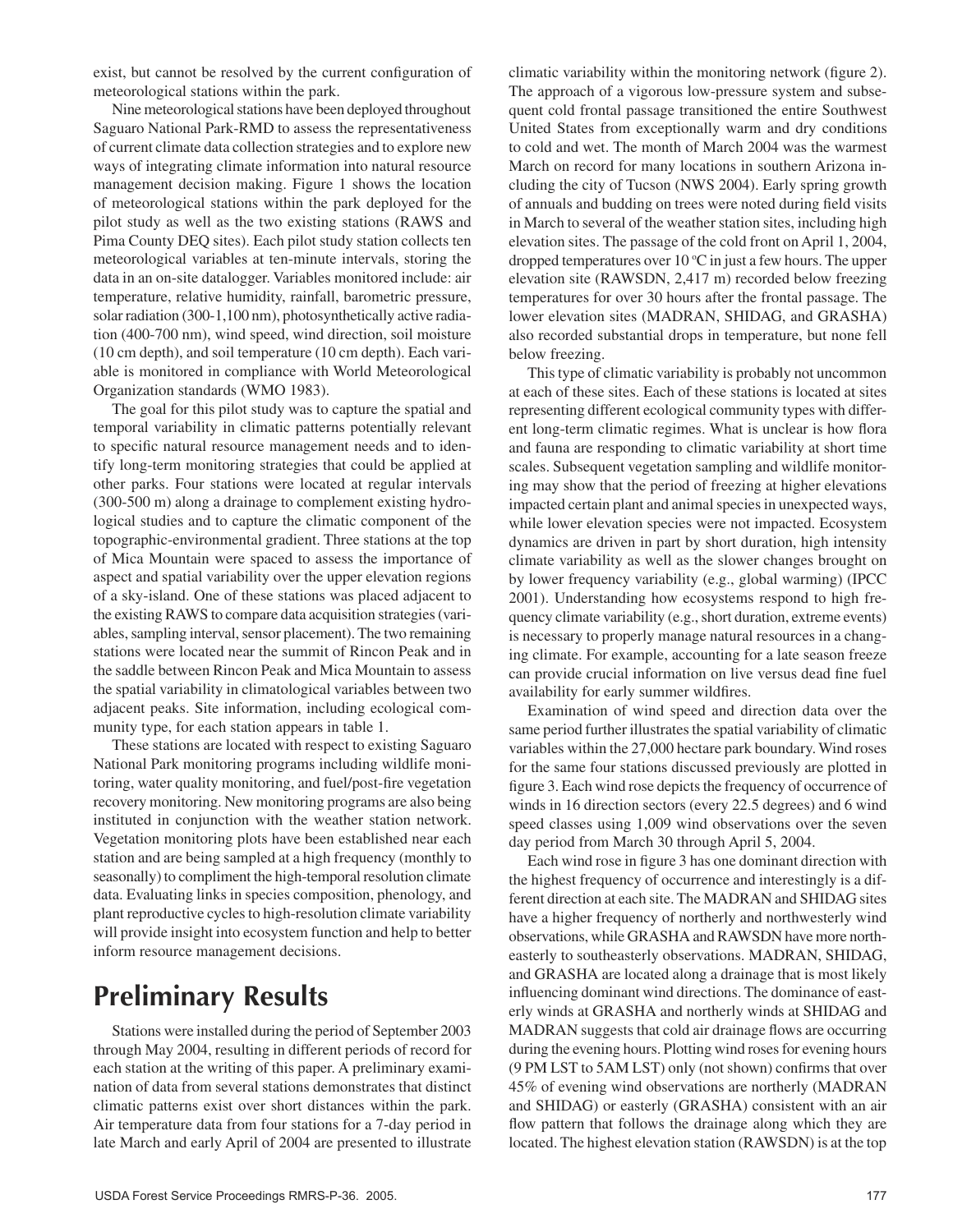

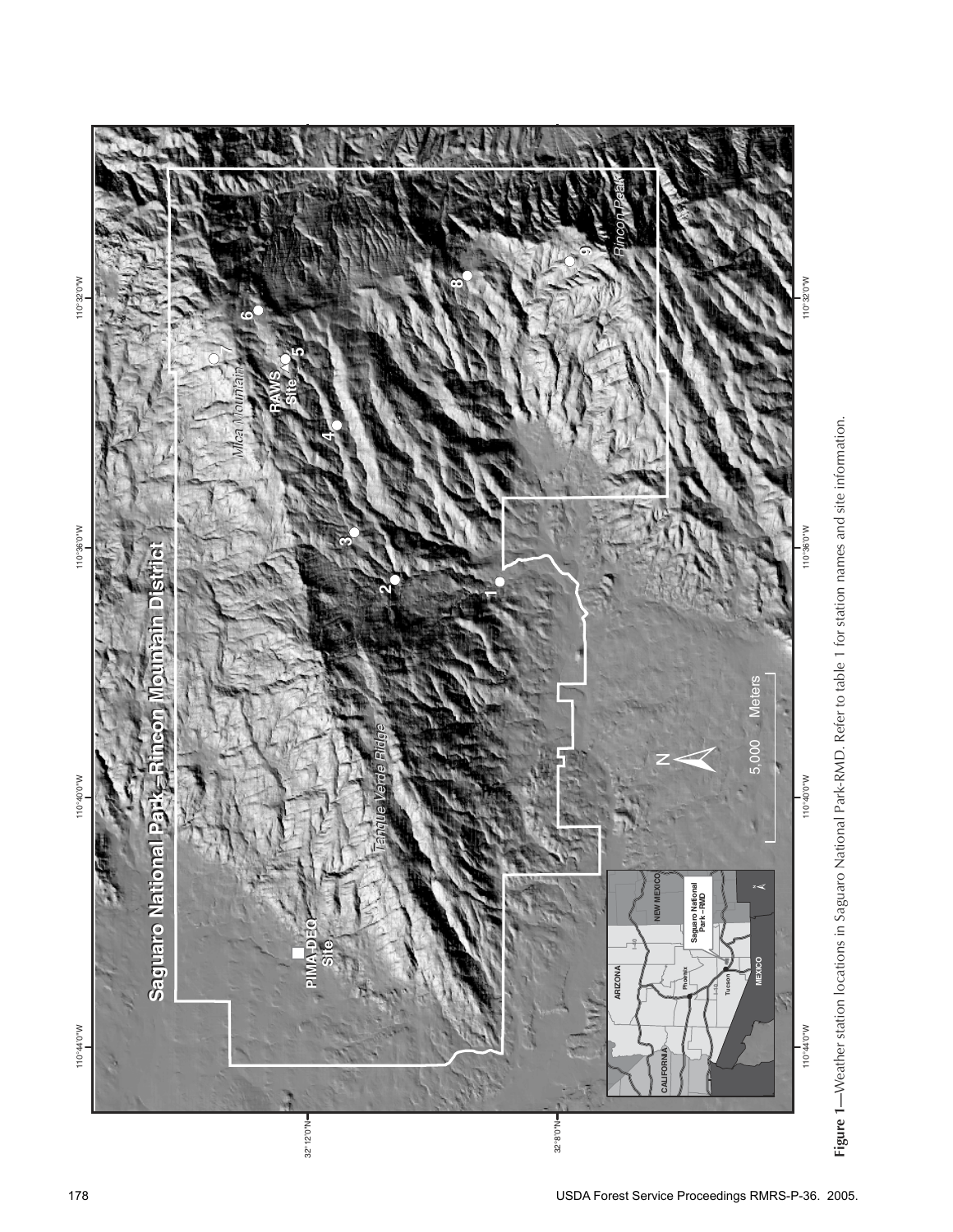| <b>Station</b> | <b>Name</b>   | <b>Elevation</b>                       | Aspect | Ecotone/community type               | <b>Site installation</b> |
|----------------|---------------|----------------------------------------|--------|--------------------------------------|--------------------------|
| $\mathbf{1}$   | <b>MADRAN</b> | $1,052 \; m$<br>$(3,450)$ ft)          | S      | Upper Sonoran Desert Scrub           | September 2003           |
| 2              | <b>SHIDAG</b> | 1,402 m<br>$(4,599)$ ft)               | S      | Madrean Evergreen Woodland/Chaparral | December 2003            |
| 3              | <b>GRASHA</b> | 1,670 m<br>$(5,500)$ ft)               | Level  | Madrean Evergreen Woodland           | February 2004            |
| $\overline{4}$ | <b>MANZAN</b> | 1,980 m<br>$(6,500)$ ft)               | S      | Pinyon/Juniper Woodland              | May 2004                 |
| 5              | <b>RAWSDN</b> | 2,417 m<br>$(7,929)$ ft)               | S      | Ponderosa Pine Forest                | February 2004            |
| 6              | <b>MICMEA</b> | $2,325 \; \text{m}$<br>$(7,627)$ ft)   | Level  | Ponderosa Pine Forest/Open Meadow    | March 2004               |
| 7              | <b>NORSLO</b> | $2,430 \; \text{m}$<br>$(7,972$ ft)    | N      | Mixed Conifer Forest                 | March 2004               |
| 8              | <b>HAPVAL</b> | $1,923 \; \mathrm{m}$<br>$(6,309)$ ft) | W      | Pinyon/Juniper Woodland              | May 2004                 |
| 9              | <b>RINPEA</b> | 2166 m<br>$(7, 106 \text{ ft})$        | N      | <b>Mixed Conifer Forest</b>          | May 2004                 |



**Figure 2—**Air temperature data from four stations for the period of March 30 through April 5, 2004.

of this drainage. Wind observations at this ridge-top location are less influenced by local drainage flows, capturing wind variability more dominated by synoptic influences (passing low and high pressure systems).

These differences in wind regimes have direct relevance to park management decisions, specifically wildfire and fuels management. Hypothetically, if a prescribed burn for fuels reduction was scheduled during our seven-day analysis period at upper elevations, the existing RAWS site would indicate that winds were primarily out of the east-southeast. The additional climate monitoring stations show that wind flow patterns are much more complex and variable beyond the RAWS site. Smoke from the prescribed burn could actually be drawn down drainages into low-lying communities outside the park boundary. The management of smoke from prescribed fires could be substantially enhanced with the additional climate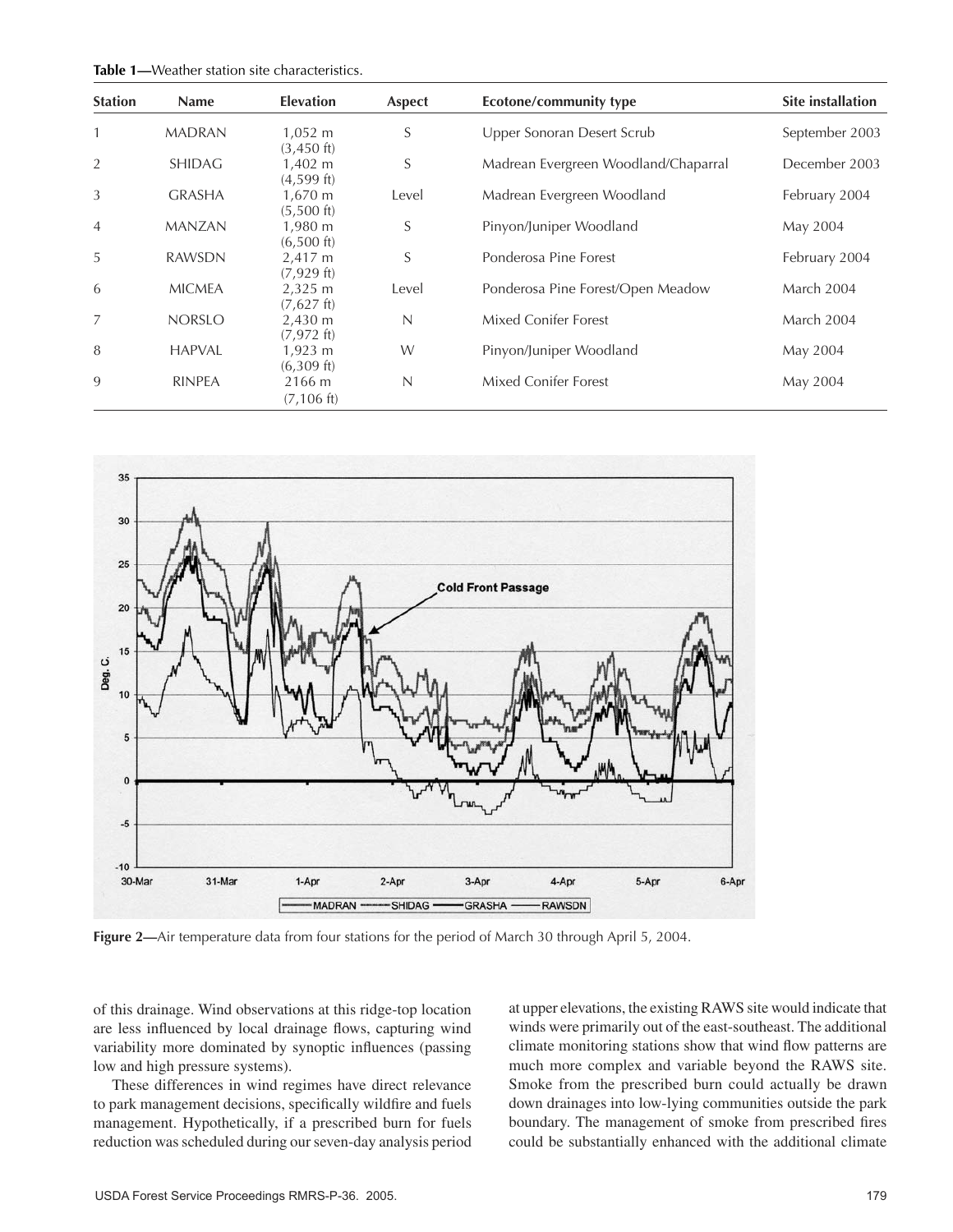

**Figure 3—**Wind rose diagrams for four stations for the period of March 30 through April 5, 2004. Numbers around petals show relative frequency in percent of total observations. Calm observations were excluded from analysis.